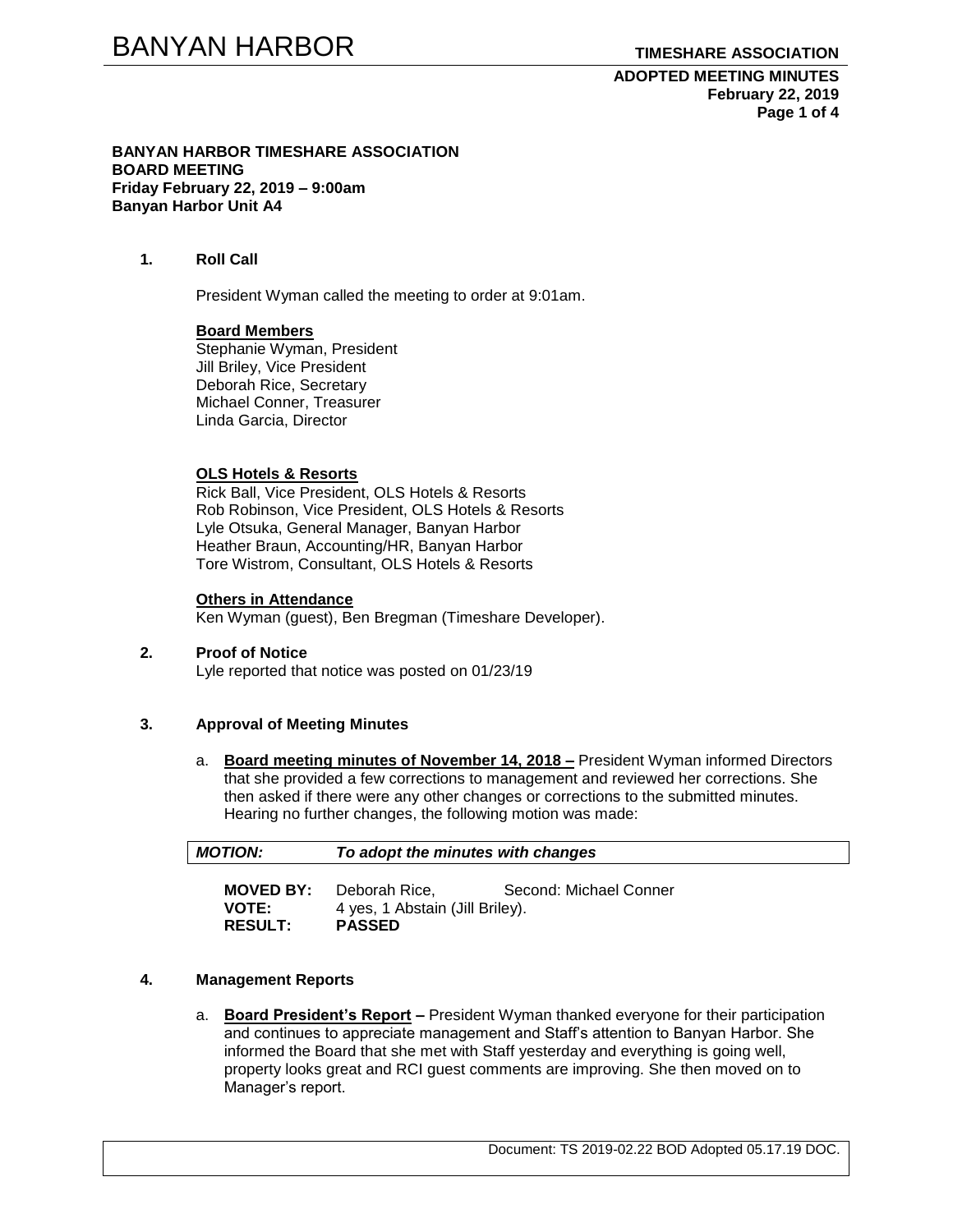## **ADOPTED MEETING MINUTES February 22, 2019 Page 2 of 4**

b. **Manager's Report** – Lyle acknowledged our great team of Banyan Harbor associates, who are currently ranked 5th in 2019 OLS Guest comment scores. Lyle touched on the new kitchen upgrades, move to triple sheeting from Duvets, kitchen light improvement plan, new website, M3 accounting package and installation of fire extinguishers in all timeshare units. Lyle also covered the ongoing project of replacing hallway improved lighting and the AOAO lobby upgrades and new lobby generator project. Director Rice inquired where lobby photo art was acquired from; Lyle explained they were donated for credit rights by a local photographer he has known through Rotary. Lyle then had them framed for a very reasonable price. Board commented on how much nicer lobby looks at such a minimal cost. Lyle also updated Board on Lala road negotiated parking contract which generates \$200 per month to the AOAO. Lyle then thanked everyone for their support and deferred to his submitted written report.

# **5. Financial Reports**

- a. **December 2018 Financial –** Rick reviewed the financial results through December 31, 2018. Revenues year-to-date are slightly ahead of budget by \$1,303 due to more late fee income, amenity fee income and less interval transfer fees. Payroll and payroll taxes and other payroll expenses are slightly unfavorable to budget by \$1,864, and operating expenses are also unfavorable to budget by \$6,050 mainly due to property insurance increase. Through December 31, 2018, net earnings are <\$4,699>. The year-end negative balance will be booked against equity on the balance sheet. No roll over motion is needed.
- b. **Reserve Study –** Rick reviewed the reserve study and noted the key projects for 2019 (water heaters, AC's replacements and kitchen renovations. We continue to monitor capital projects on a quarterly basis. Purchases are scheduled as needed to ensure we maintain the furnishings, fixtures and equipment of our units. The 20-year Reserve Study, which is reviewed by the Board quarterly, continues to serve as a good tool to compare funding to anticipated future project expenses.
- c. **Collection –** Rick reported timeshare receivable balances are in line with last year's trends for this time of year. Receivables overall are in good shape.

# **6. Unfinished Business**

- a. **RCI Comment Cards –** Overall Banyan Harbor comments continue to be favorable for our property type. RCI comments were reviewed and the Board felt overall comments were improving and reflected favorably on our staff and how they care for our guests.
- b. **Sale of TS weeks / De-annexation** Tore recapped unit de-annexation project. To date have completed 8 de- annexations over the past several years. Currently unit 84 is close to completion and projected to close escrow in March 2019. Plan is to de-annex 2 more units in 2019 (47; close est. June & 46; close est. end of 2019). This has been an excellent way for the Timeshare Association to reduce the escalating amount of foreclosed weeks.
- c. **Board of Directors expenses –** A copy is included in all Board packets for expenses through December 31, 2018.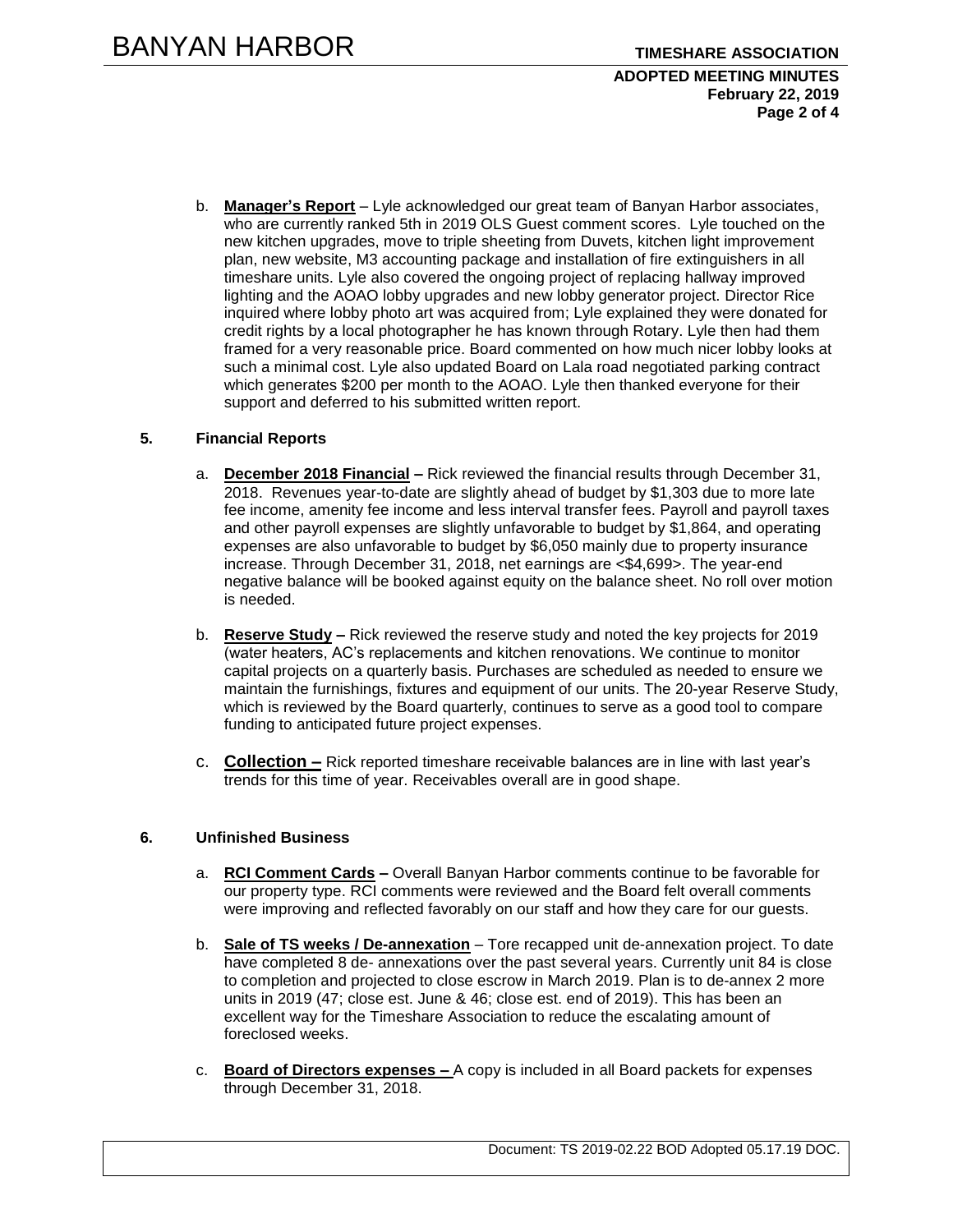d. **Audit Proposal for 2018** – Rick recapped the proposal (included in Board books) and process to find a new audit firm. The following motion was made:

#### **MOTION: To accept 2018 Audit proposal as presented.**

| <b>MOVED BY:</b> | Michael Conner, | Second: Deborah Rice |
|------------------|-----------------|----------------------|
| <b>VOTE:</b>     | Unanimous       |                      |
| <b>RESULT:</b>   | <b>PASSED</b>   |                      |

- e. **A/C diverter** Rick reviewed sample installed on A4 AC. Discussion ensued and Staff will move forward and purchase/ install in all units where AC blows directly on guests.
- f. **Other –**President Wyman asked if there was any further old business. Hearing none, Board moved on to new business.

# **7. New Business**

a. **Meeting dates 2020** – Rick reviewed 2020 meeting dates (in Board books). Hearing no discussion, President Wyman asked for a motion and the following motion was made:

| <b>MOTION:</b>                              | To accept the 2020 meeting dates as presented. |                      |
|---------------------------------------------|------------------------------------------------|----------------------|
| MOVED BY:<br><b>VOTE:</b><br><b>RESULT:</b> | Deborah Rice.<br>Unanimous<br><b>PASSED</b>    | Second: Linda Garcia |

- b. **Annual Meeting Agenda 2019** Rick reviewed the agenda and format for tomorrow's annual meeting at the Marriott.
- c. **Ratify vote on De-Annexed unit agreement** President Wyman reviewed January 4, 2019 conference call regarding formulizing an agreement with Timeshare Developer (Ben Bregman) to handle De-Annexation program. Discussion ensued and hearing no further discussion President Wyman entertained the following Motion:

| <b>MOTION:</b>                                     | To accept the De-Annexation agreement as presented. |                      |
|----------------------------------------------------|-----------------------------------------------------|----------------------|
| <b>MOVED BY:</b><br><b>VOTE:</b><br><b>RESULT:</b> | Jill Briley,<br>Unanimous<br><b>PASSED</b>          | Second: Linda Garcia |

d. **Other new business** – President Wyman asked if there was any further new business, Director Conner asked if there is a Timeshare inventory number (as units are being Deannexed), which will affect the Timeshare Association ability to stay operational? Tore/ Rick explained the timeshare program is still above the number when it became an association and we are continuing to monitor the Timeshare Associations ability to fiscally operate. Hearing no other new business President Wyman entertained the following motion.